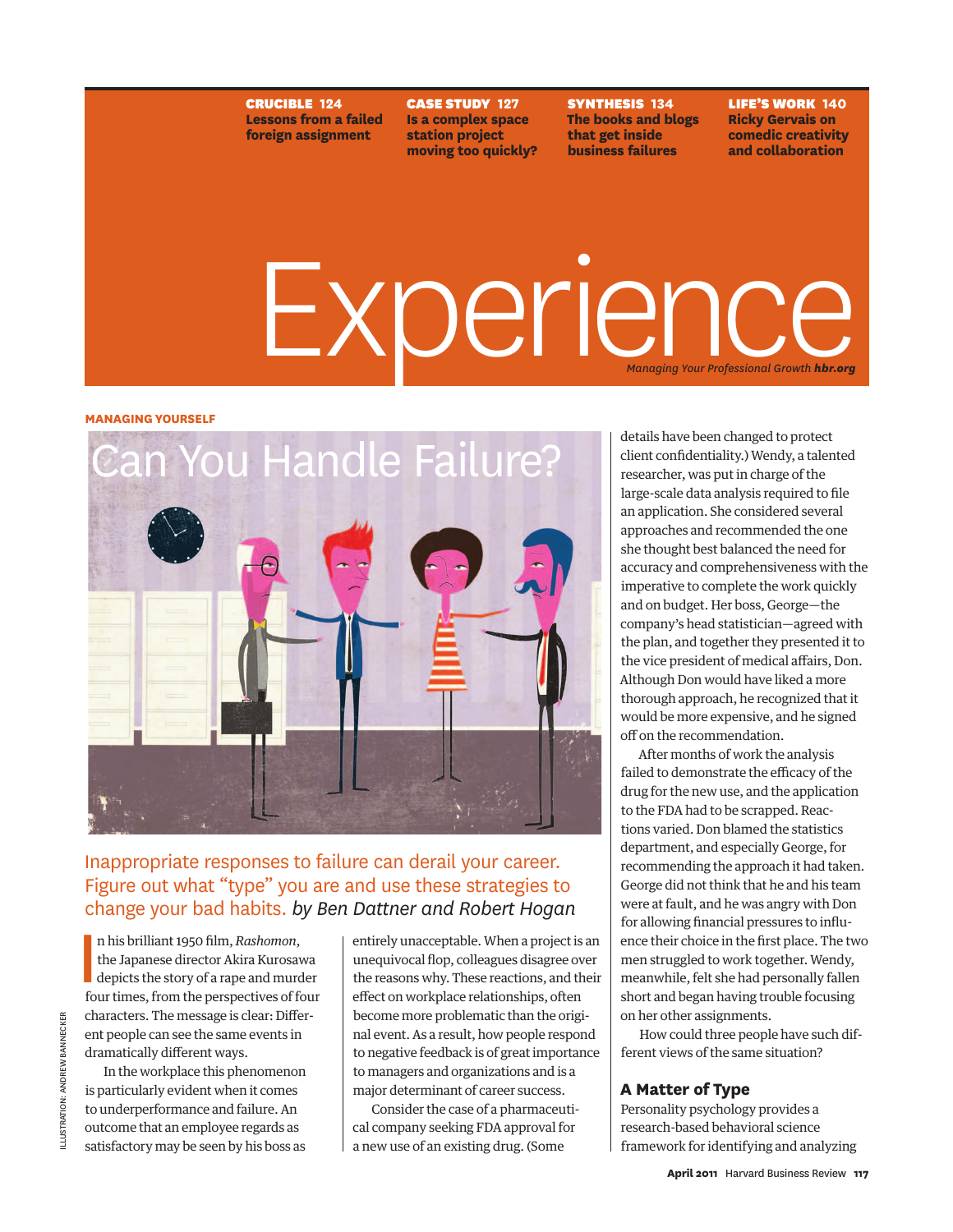# Recognize Your Type

The 11 personalities below have dysfunctional reactions to blame.

These types represent roughly 70% of the U.S. population.

# **DENIES**BLAME

## **IMPUNITIVE**

**BOLD: "BIG PERSON ON CAMPUS"** Becomes angry or hurt when blamed

Ingratiates herself with her superiors in the hope of avoiding blame

**MISCHIEVOUS: "HIGH-WIRE WALKER"**  Denies his role in failure; may deny that failure has even occurred

Distorts information to avoid blame

**RESERVED: "INDIFFERENT DAYDREAMER"** Ignores potentially helpful feedback Seems not to care about failure or blame

# **COLORFUL: "THESPIAN"**

Expects forgiveness for any and all failures Would rather be blamed than ignored

**IMAGINATIVE: "ASSERTIVE DAYDREAMER"**  Offers complex explanations for failures

Seems anxious about being blamed in the future but indifferent in the present how people respond to failure and assign blame. Using data on several hundred thousand managers from every industry sector, we have identified 11 personality types likely to have dysfunctional reactions to failure. For example, there is the Skeptical type, who is very smart about people and office politics but overly sensitive to criticism and always on the lookout for betrayal; the Bold type, who thinks in grandiose terms, is frequently in error but never in doubt, and refuses to acknowledge his mistakes, which then snowball; and the Diligent type, who is hardworking and detail oriented, with very high standards for herself and others, but also a micromanaging control freak who infantilizes and alienates subordinates. These types represent roughly 70% of the U.S. population. (See the sidebar "Recognize Your Type.")

The 11 types can be divided into the three broad categories proposed by the psychologist Saul Rosenzweig in the 1930s, which were based on a test that he had developed to assess anger and frustration. Some people are extrapunitive—prone to unfairly blaming others. Some are impunitive: They either deny that failure has occurred or deny their own role in it. And some are intropunitive, often judging themselves too harshly and imagining failures where none exist.

In our pharmaceutical example, Don, an Excitable type, exemplifies extrapunitive tendencies. He takes the statistics team to task instead of accepting any personal responsibility or attributing the failure to the drug itself. Extrapunitive responses are all too common in the business world. Seemingly every time executives testify before Congress—whether it's Tony Hayward, then BP's CEO, disavowing blame for the oil spill, or Richard Fuld, then Lehman Brothers' CEO, disavowing blame for the financial crisis-they point fingers at any organization except their own. Interestingly, long before they found themselves in the hot seat, both Hayward and Fuld were faulted for other instances of mismanaging blame. (HBR tried to

# BLAMES**OTHERS**

## **EXTRAPUNITIVE**

**EXCITABLE: "VOLATILE GUARDIAN"** Overreacts to minor mistakes

Determines failure prematurely

**CAUTIOUS: "SENSITIVE RETIRER"** Expects failure to occur

Is too defensive to learn from feedback

**SKEPTICAL: "WARY WATCHER"** Believes he will be unfairly blamed

Sees only criticism in constructive advice

**LEISURELY: "RATIONALIZING BLAMER"**  Looks for and offers up excuses Often blames whoever assigned the task

# BLAMES**ONESELF**

### **INTROPUNITIVE**

**DILIGENT: "MICROMANAGER"** Criticizes himself for even minor errors

Is so concerned about failure that he may suffer "analysis paralysis"

### **DUTIFUL: "MARTYR"**

Accepts more blame than she deserves in order to preserve work relationships

Blames herself so harshly that others typically refrain from criticizing her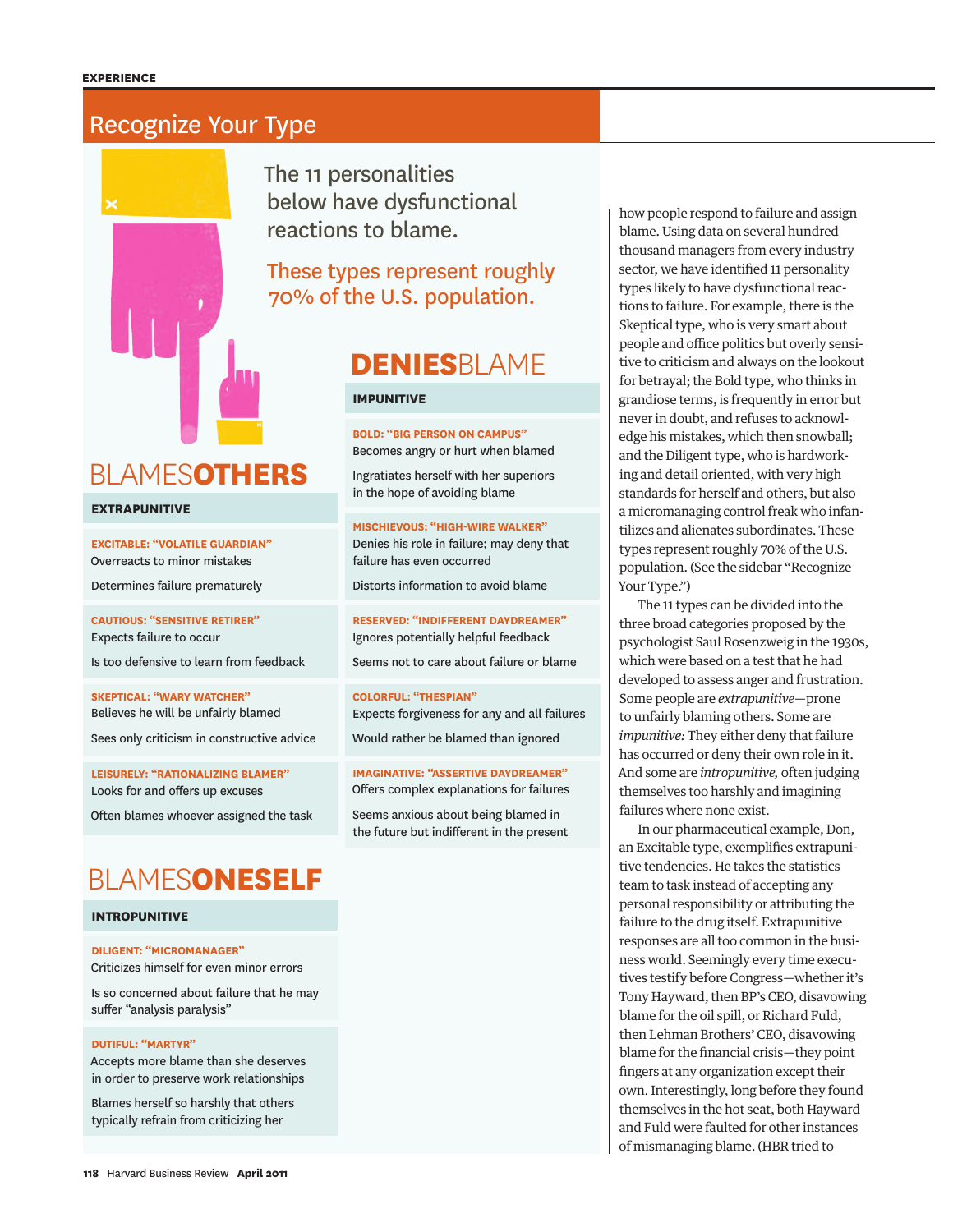

**CONNECT WITH THE AUTHORS** Do you have questions or comments about this article? The authors will respond to reader feedback at **hbr.org**.

reach Hayward and Fuld to give them the opportunity to respond but received no reply.)

The chief statistician, George, a Bold type, was impunitive, denying that he and his team had anything to do with the bad outcome. One well-known executive who has been accused of this sort of behavior is Carly Fiorina, a past CEO of Hewlett-Packard. Disgruntled former subordinates have described her as a self-promoting attention seeker who ignored integration challenges and day-to-day operations following HP's 2002 merger with Compaq and took no responsibility when the combined company failed to live up to its potential. When the HP board suggested that she delegate greater authority to her team and more power to the heads of key business units, she refused and was subsequently dismissed. (When HBR contacted Fiorina's chief of staff about this article, she declined to comment.)

Though less common than extrapunitive and impunitive personality types, people with intropunitive tendencies can also be problematic. The researcher Wendy, a Diligent type, exhibited this behavior by taking on excessive blame. This may have been due in part to her gender: Because of their socialization and other cultural influences, women are more likely than men to be intropunitive.

The underlying theme of our research is that many managers perceive and react to failure inappropriately and therefore have trouble learning from it—leading to more failures down the road. Many of us have at some point assigned (or avoided) blame in a self-serving way, only to suffer negative fallout; on the flip side, we may take self-criticism too far, resulting in paralysis and stagnation. To foster and thrive in a productive work environment, we need to recognize and overcome these tendencies.

# **How to Change Your Stripes**

Fortunately, managers at all levels of organizations, and at any stage of their careers, can fix their flawed responses

to failure. Here are some key steps you should take:

**Cultivate self-awareness.** First, it's important to determine whether you fall into one of the three categories. Several personality tests can help you assess your interaction style. Although the Myers-Briggs Type Indicator is probably the best known, others have more empirical support. One well-established model we've found particularly helpful is the Big Five, which measures openness to experience, conscientiousness, extroversion, agreeableness, and neuroticism, along with subfactors of these dimensions. It does a good job of illuminating how you deal with failure in yourself and others. For example, you may find that you score high on the achievement-striving subfactor of the conscientiousness dimension, indicating that you may become easily distressed if you don't meet ambitious goals. Or you might score high on the anger subfactor of neuroticism, suggesting a tendency to disproportionately fault others for minor errors and to exaggerate their gravity. (To assess yourself on the five dimensions and their subfactors, you can take the IPIP-NEO test, available free at personal.psu. edu/j5j/IPIP/ipipneo120.htm.)

Another useful exercise is to reflect on challenging events or jobs in your career, considering how you handled them and what you could have done better. You might ask trusted colleagues, mentors, or coaches to evaluate your reactions to and explanations for failures. Pay close attention to the subtleties of how people respond to you in common workplace situations, and ask for formal or informal 360-degree feedback; you may be surprised at what you discover.

For example, one media industry CEO we've worked with, an Excitable type, saw no problem with his habit of forcefully and publicly pointing out subordinates' minor errors. During an executive-coaching process he learned that his employees perceived him as extrapunitive. He realized that they had a more hierarchical worldview than he did and that he

had underestimated how criticism from him-the boss-might affect them. He also came to accept that small mistakes should be treated differently from big ones, and that feedback on them should be balanced with encouragement.

Self-awareness is also helpful for people in the other two categories. If you find that others often see failure where you don't or if you have a hard time pinpointing times when you've failed, you might be impunitive (or at least risk coming across that way). At the other extreme, if you're constantly anxious about failing or if colleagues often reassure you that things aren't as bad as you think, you may be intropunitive.

Although not everyone has the time, inclination, or resources to get the kind of coaching or counseling necessary to surface and address deep psychological issues with respect to failure and blame, everyone can undertake and benefit from this sort of reflection.

**Cultivate political awareness.** Even if you've analyzed your behavior and think that you act appropriately with respect to blame, your colleagues might disagree. As the media industry CEO learned, you must know your audience and recognize that each situation is different. Behavior that was appropriate in the past might be perceived as extrapunitive, impunitive, or intropunitive in a new role or company. Whereas self-awareness helps you understand what messages you're sending, political awareness helps you understand what messages others are receiving. It requires that you know how your organization defines, explains, assigns responsibility for, and attempts to remedy failure.

Take the case of a COO who had recently joined a health care nonprofit. As part of a large-scale change effort, he was asked to lead a task force that would identify inefficient processes and make recommendations for improvements. Other members of the executive team were assigned to lead other groups. Because he was very busy with his day-to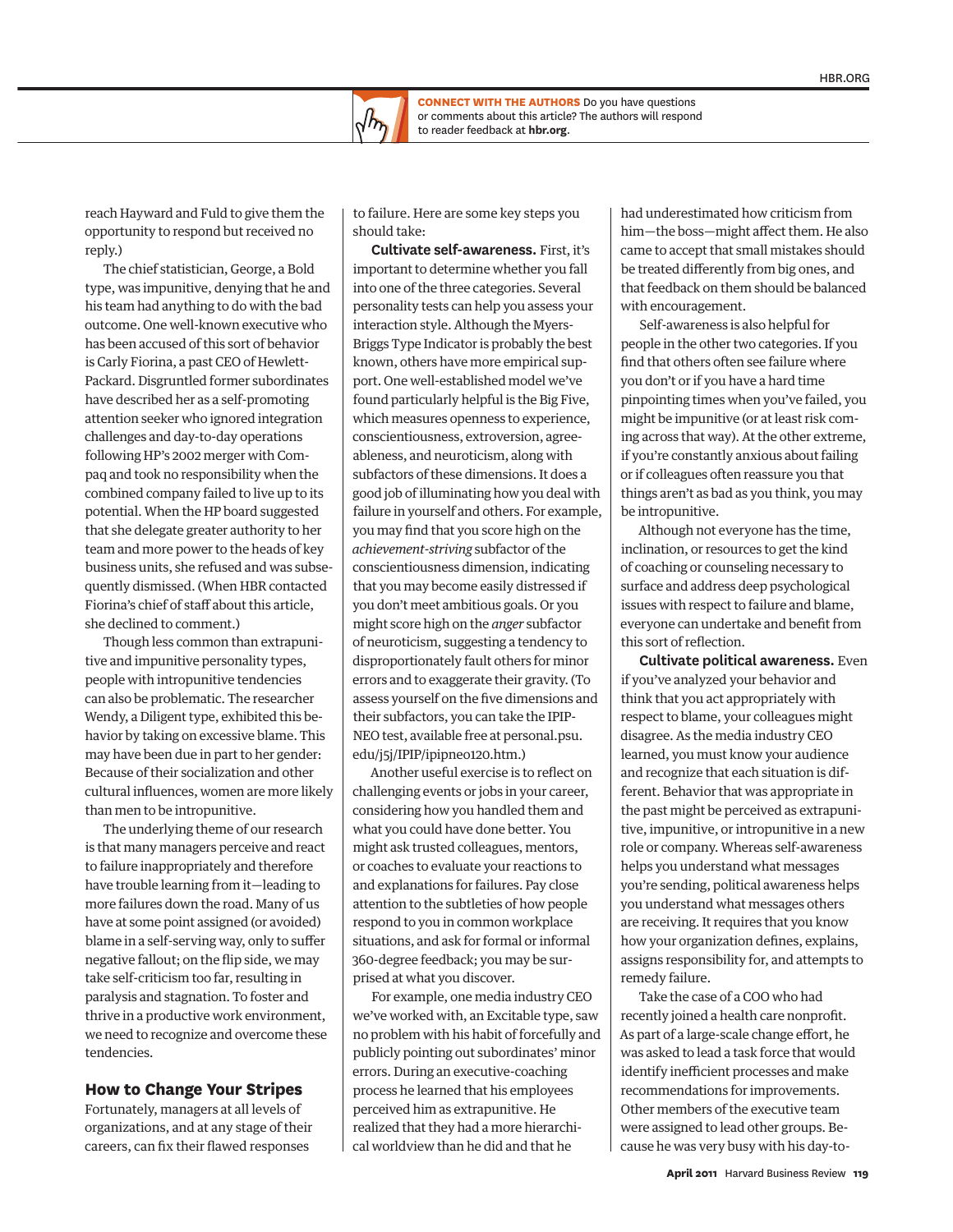When a failure has occurred, don't respond impulsively. It's not always possible to right the wrong, but it's almost always possible to make things worse.

day work, the COO and his task force fell behind. When the CEO held a meeting to discuss the various groups' progress and share their findings, the COO, a Reserved type, simply described his team's activities, making no mention of their missed deadlines and failure to deliver any results. This made the CEO angry; he perceived the COO's behavior as impunitive and felt that it set a bad example for the other task forces. Fortunately, the CEO was not a blaming type. After the meeting he privately told the COO that although falling behind schedule might have been unavoidable, he had to take responsibility for the delay. The COO realized that the nonprofit's culture was different from the cultures he'd experienced at other companies. In his previous jobs, leaders were expected to hide their shortcomings, not acknowledge them as a means of showing their commitment to improving. The COO had to learn how to criticize himself, appropriately and publicly, in order to succeed in his new job.

Political awareness involves finding the right way to approach failure within your specific organization, department, and role. An intropunitive person might be effective at a small, highly collegial company but have to change his ways at a larger, more competitive one, where rivals might take advantage. An extrapuni-



tive boss who only slightly softened her criticisms when independently running a sales department might have to tone them down further when coleading a crossdivisional team.

**Embrace new strategies.** Once you're aware of your bad habits, you can move toward more-open, adaptive responses. The strategies needed can work for any of the dysfunctional types. The first is to listen and communicate. It sounds obvious, but most of us forget to gather enough feedback or sufficiently explain our actions and intentions. Especially when it comes to credit and blame, never assume that you know what others are thinking or that they understand where you are coming from.

The second is to reflect on both the situation and the people. At the end of each project or performance cycle, think about things that might have pushed you or others into extrapunitive, impunitive, or intropunitive reactions. How did you respond? How did your colleagues? Was everyone on the same page? If not, why? What effect did situational and interpersonal factors have on the outcome?

The third strategy is to think before you act.When a failure seems to have occurred, don't respond immediately or impulsively. It's not always possible to right the wrong, but it's almost always possible to make

things worse by overreacting in a highly charged situation. If you become extrapunitive, others may become impunitive. If you become intropunitive, others may pile on. Take the time to consider several possible interpretations of the event and to imagine various ways you might respond.

The fourth strategy is to search for a lesson. Mistakes happen. Sometimes a colleague or group of colleagues is at fault. Sometimes the responsibility lies with you. Sometimes no one is to blame. Look for nuance and context and then create and test hypotheses about why the failure happened, to prevent it from happening again.

When the talented chief technology officer of an internet company, a Skeptical type, discovered that his department's high turnover rate was caused by what employees described as an extrapunitive leadership style, he resolved to use these strategies. Previously he would excoriate his team if projects ran late or did not achieve their goals, refusing to listen to any explanations. The problem, he now learned, wasn't that his employees lacked competence; it was that they didn't always understand his instructions and were afraid to request clarification. So his first step was to check in with them to make sure everyone knew what he wanted. If results were unsatisfactory nonetheless, his initial response was still to criticize—but now he also spent time analyzing how the people and the situation had contributed to what went wrong. He started taking "deep dives" into failed projects, assigning blame only after careful consideration. Because of this approach, staff members began to share more information with him, which helped everyone identify weaknesses and oversights that had affected results. They also grew more comfortable telling him about minor problems earlier, making the problems less likely to cascade. Morale and productivity improved, and turnover decreased.

Let's look at how these strategies can benefit the other types. An executive who learns that he is coming across as impunitive, as the COO at the health care